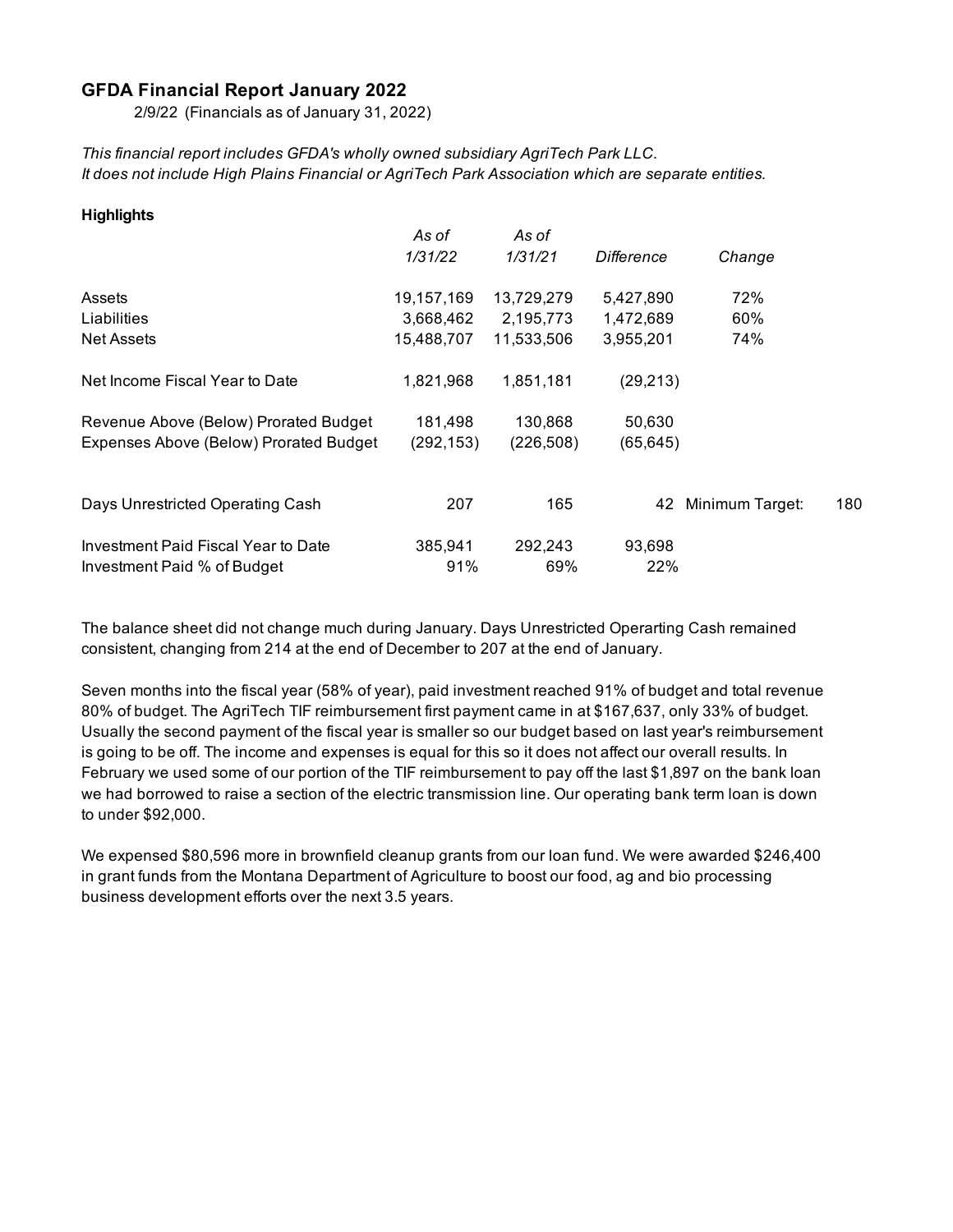#### **GFDA Balance Sheet January 31, 2022**

|                                                          | January 31<br>2022 | June 30,<br>2021 |
|----------------------------------------------------------|--------------------|------------------|
|                                                          |                    |                  |
| <b>Current Assets</b>                                    |                    |                  |
| Cash and Cash Equivalents                                | \$<br>2,852,271    | \$<br>1,570,399  |
| Cash Restricted For Loans and Grants                     | 1,348,648          | 2,116,563        |
| Accounts Receivable                                      | 142,186            | 103,246          |
| <b>Accrued Interest Receivable</b>                       | 182,310            | 71,595           |
| Due from High Plains Financial                           | 3,060              | 733              |
| Current Portion of Loans Receivable (Net of Allowance    |                    |                  |
| for Doubtful Loans of \$56,538)                          | 2,882,070          | 2,820,338        |
| <b>Total Current Assets</b>                              | 7,410,545          | 6,682,874        |
| AgriTech TIF Receivable - Long-Term Assets               | 104,129            | 110,841          |
| Lease Right-of-Use                                       | 890,292            | 913,688          |
| Office Furniture and Equipment - Net                     | 56,071             | 66,104           |
| Noncurrent Portion of Loans Receivable (Net of Allowance |                    |                  |
| for Doubtful Loans of \$1,052,837)                       | 10,696,132         | 8,648,273        |
| <b>Total Assets</b>                                      | \$<br>19,157,169   | \$<br>16,421,780 |
| <b>Current Liabilities</b>                               |                    |                  |
| <b>Accounts Payable</b>                                  | \$<br>31,512       | \$<br>12,819     |
| <b>Accrued Liabilities</b>                               | 140,668            | 119,910          |
| Current Portion of Notes Payable                         | 127,759            | 146,878          |
| Lease-Portage Building                                   | 40,908             | 40,317           |
| <b>Deferred Grant Revenues</b>                           | 0                  | 0                |
| Funds Held in Trust                                      | 14,698             | 14,140           |
| <b>Total Current Liabilities</b>                         | 355,545            | 334,064          |
| Noncurrent Notes Payable                                 |                    |                  |
| MDOC - Microloan Note Payable                            | 500,000            | 500,000          |
| Enterprise Fund - CDFI 2020FA                            | 280,975            | 280,975          |
| MBOI-IRP-CDFI Match loan                                 | 280,975            | 280,975          |
| USDA-IRP                                                 | 316,592            | 344,980          |
| MBOI-IRP                                                 | 80,856             | 83,816           |
| Cnote Group, Inc.                                        | 1,001,276          | 0                |
| Lease-Portage Building                                   | 852,187            | 876,178          |
| First Interstate Bank Loan-#628                          | 56                 | 54,052           |
| <b>Total Noncurrent Liabilities</b>                      | 3,312,917          | 2,420,977        |
| Total Liabilities                                        | 3,668,462          | 2,755,041        |
| <b>Net Assets</b>                                        |                    |                  |
| Beginning of Year                                        | 13,666,739         | 9,682,329        |
| Increase (Decrease) in Net Assets - Current Year         | 1,821,968          | 3,984,410        |
| <b>Total Net Assets</b>                                  | 15,488,707         | 13,666,739       |
| <b>Total Liabilities and Net Assets</b>                  | \$<br>19,157,169   | \$<br>16,421,780 |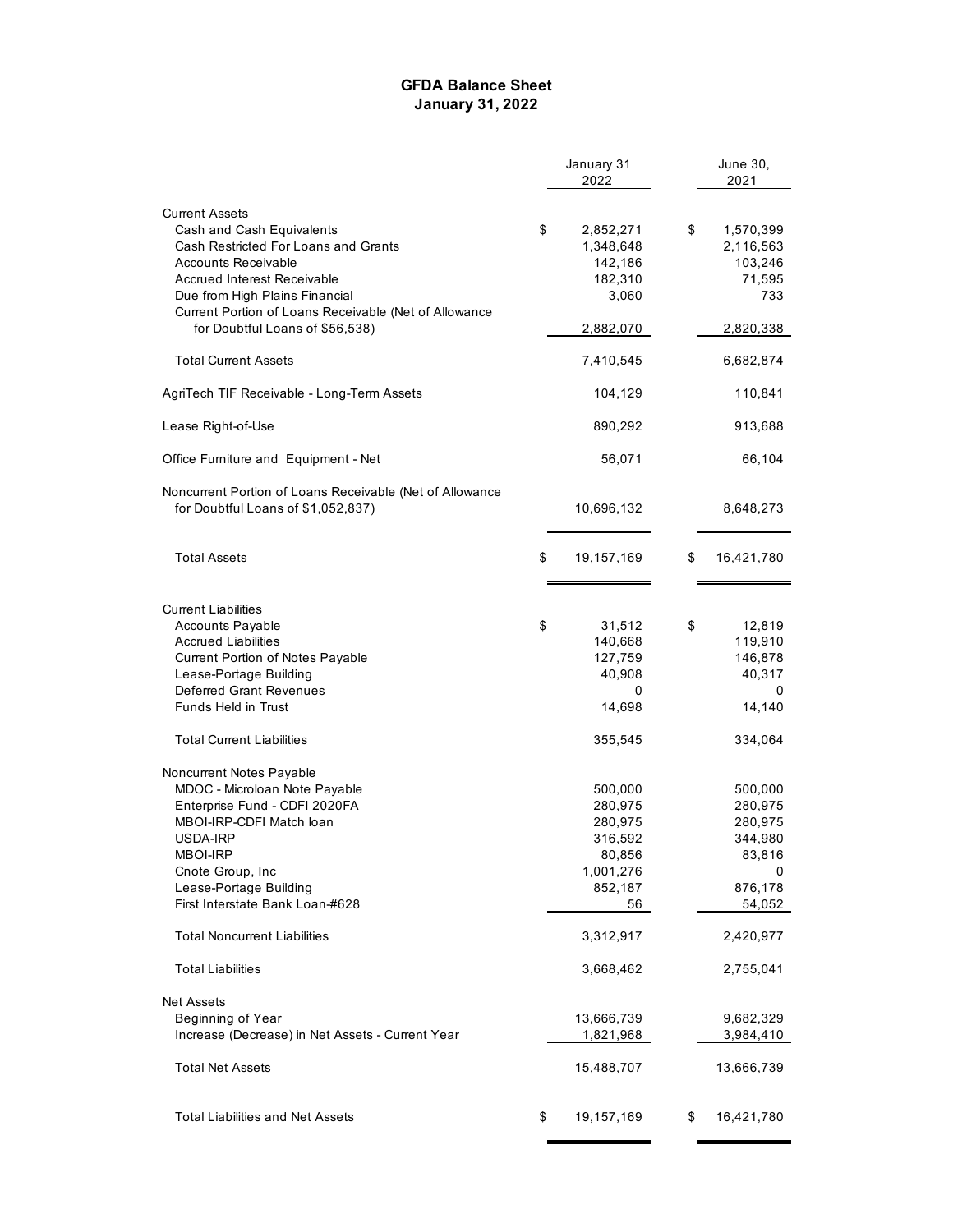## **GFDA INCOME/EXPENSE January 31, 2022**

|                                    |         |            |               | % of               |           |               |
|------------------------------------|---------|------------|---------------|--------------------|-----------|---------------|
| 7                                  |         | FY Total   |               | <b>Budget</b>      |           | Over          |
|                                    | Jan     | Through    | FY 2022       | <b>Fiscal Year</b> | FY 2022   | (Under)       |
|                                    | 2022    | 01/31/2022 | <b>Budget</b> | to Date            | Prorated  | <b>Budget</b> |
| <b>REVENUE</b>                     |         |            |               |                    |           |               |
| Investment                         | 23,108  | 385,941    | 425,000       | 91%                | 247,917   | 138,024       |
|                                    |         |            |               |                    |           |               |
| <b>GENERATED REVENUE</b>           |         |            |               |                    |           |               |
| AgriTech Park                      | 0       | 0          | 0             | #DIV/0!            | 0         | 0             |
| AgriTech Park TIF Reimbursement    | 167,637 | 167,637    | 514,137       | 33%                | 167,637   | 0             |
| <b>BID</b>                         | 2,917   | 20,417     | 35,000        | 58%                | 20,417    | 0             |
| FADC, PTAC & SBDC                  |         |            |               |                    |           |               |
|                                    |         |            | 65,000        |                    |           |               |
| Food & Ag Development Center       | 5,963   | 41,739     |               | 64%                | 37,917    | 3,822         |
| Specialty Crop Block Grant         | 5,476   | 5,476      | 0             | #DIV/0!            | 0         | 0             |
| <b>Procurement Tech Assistance</b> | 6,520   | 43,385     | 77,000        | 56%                | 44,917    | (1, 532)      |
| Small Business Dev Center          | 10,760  | 72,493     | 129,117       | 56%                | 75,318    | (2,826)       |
| <b>SBDC COVID</b>                  | 0       | 63,582     | 35,000        | 182%               | 49,000    | 14,582        |
| SBDC Program Income                | 0       | 1,065      | 5,000         | 21%                | 2,917     | (1, 852)      |
| FADC, PTAC & SBDC Total            | 28,718  | 227,739    | 311,117       | 73%                | 210,068   | 12,195        |
|                                    |         |            |               |                    |           |               |
| <b>HPF Management</b>              | 2,000   | 17,000     | 80,000        | 21%                | 46,667    | (29, 667)     |
| Lending Interest & Fees            | 78,416  | 488,173    | 789,000       | 62%                | 460,250   | 27,923        |
| <b>Project Grants</b>              |         |            |               |                    |           |               |
| <b>Brownfield RLF</b>              | 0       | 0          | 0             | #DIV/0!            | 0         | 0             |
| <b>Brownfield Assess FY21</b>      | 11,130  | 61,408     | 100,000       | 61%                | 58,333    | 3,074         |
| EDA COVID RLF Admin                | 22,645  | 144,316    | 240,000       | 60%                | 140,000   | 4,316         |
| <b>CDFI Rapid Response</b>         | 0       | 192,000    | 192,000       | 100%               | 192,000   | 0             |
| <b>Project Grants Total</b>        | 33,775  | 397,724    | 532,000       | 75%                | 390,333   | 7,391         |
|                                    |         |            |               |                    |           |               |
| <b>Client Grant Management</b>     | 0       | 0          | 0             | #DIV/0!            | 0         | 0             |
| <b>Events and Miscellaneous</b>    | 0       | 23,548     | 0             | #DIV/0!            | 0         | 23,548        |
| Sponsorship                        | 0       | 5,000      | 5,000         | 100%               | 2,917     | 2,083         |
| <b>Generated Revenue Total</b>     | 313,463 | 1,347,238  | 2,266,254     | 59%                | 1,298,288 | 43,474        |
|                                    |         |            |               |                    |           |               |
| Loan Capital Grants                |         |            |               |                    |           |               |
| EDA COVID RLF                      |         | 902,460    | 902,550       | 100%               | 902,460   |               |
|                                    | 0       |            |               |                    |           | 0             |
| <b>Brownfield RLF</b>              | 0       | 0          | 0             | #DIV/0!            | 0         | 0             |
| <b>CDFI Rapid Response</b>         | 0       | 1,088,000  | 1,088,000     | 100%               | 1,088,000 | 0             |
| Loan Capital Grants Total          | 0       | 1,990,460  | 1,990,550     | 100%               | 1,990,460 | $\pmb{0}$     |
|                                    |         |            |               |                    |           |               |
| <b>Total Revenue</b>               | 336,570 | 3,723,638  | 4,681,804     | 80%                | 3,536,665 | 181,498       |
|                                    |         |            |               |                    |           |               |
| <b>EXPENSE</b>                     |         |            |               |                    |           |               |
| Staff                              |         |            |               |                    |           |               |
| Salaries and Wages                 | 86,148  | 624,830    | 1,213,758     | 51%                | 708,026   | (83, 195)     |
| Payroll Expenses & Benefits        | 25,420  | 172,762    | 355,288       | 49%                | 207,251   | (34, 489)     |
| Professional Development           | 10,291  | 43,789     | 49,350        | 89%                | 28,788    | 15,002        |
|                                    | 121,860 | 841,382    | 1,618,396     | 52%                | 944,064   | (102, 683)    |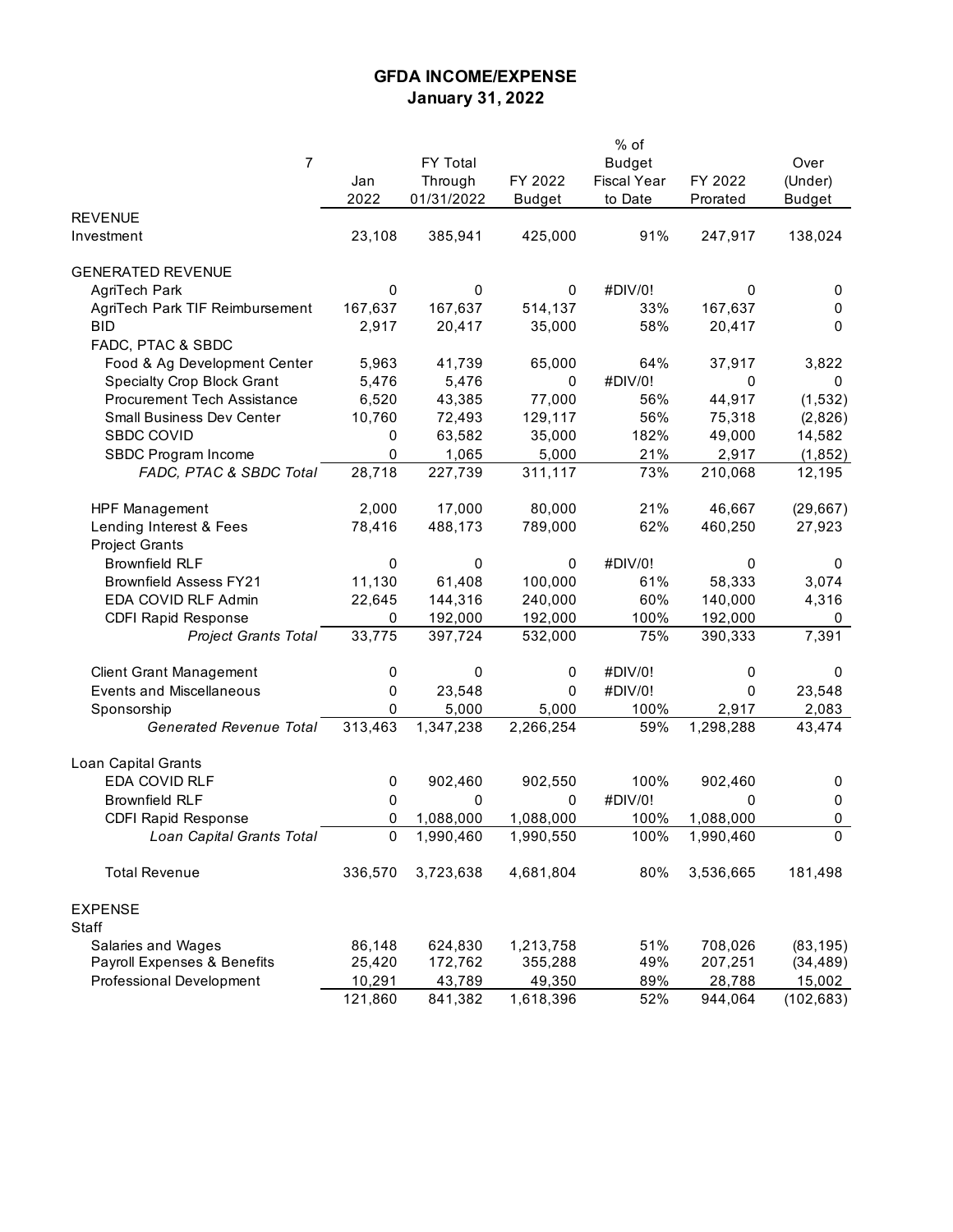## **GFDA INCOME/EXPENSE January 31, 2022**

|                                           |             | FY Total    |               | % of Budget        |          | Over          |
|-------------------------------------------|-------------|-------------|---------------|--------------------|----------|---------------|
|                                           | Jan         | Through     | FY 2022       | <b>Fiscal Year</b> | FY 2022  | (Under)       |
|                                           | 2022        | 01/31/2022  | <b>Budget</b> | to Date            | Prorated | <b>Budget</b> |
| Operations                                |             |             |               |                    |          |               |
| Auto                                      | 899         | 6,294       | 11,124        | 57%                | 6,489    | (195)         |
| Communication                             | 2,111       | 12,047      | 22,000        | 55%                | 12,833   | (786)         |
| Depreciation                              | 2,607       | 18,266      | 28,840        | 63%                | 16,823   | 1,443         |
| Fundraising                               | 0           | 232         | 3,605         | 6%                 | 2,103    | (1, 871)      |
| Insurance                                 | 683         | 19,301      | 19,570        | 99%                | 11,416   | 7,885         |
| Meetings & Events                         | $\pmb{0}$   | 4,671       | 15,965        | 29%                | 9,313    | (4, 642)      |
| Office                                    | 4,013       | 28,044      | 75,190        | 37%                | 43,861   | (15, 817)     |
| <b>Operating Debt Interest &amp; Fees</b> | 2,295       | 17,079      | 18,540        | 92%                | 10,815   | 6,264         |
| <b>Professional Fees</b>                  | 0           | 28,347      | 71,200        | 40%                | 41,533   | (13, 186)     |
| Supplies, Computing & Copying             | 4,863       | 17,835      | 35,200        | 51%                | 20,533   | (2,698)       |
| <b>Miscellaneous</b>                      | 2,256       | 15,399      | 17,500        | 88%                | 10,208   | 5,190         |
|                                           | 19,727      | 167,515     | 318,734       | 53%                | 185,928  | (18, 413)     |
| <b>Business Development</b>               |             |             |               |                    |          |               |
| Marketing                                 |             |             |               |                    |          |               |
| <b>GFDA Events</b>                        | 4,790       | 5,390       | 18,000        | 30%                | 10,500   | (5, 110)      |
| Conf & Trade Show Registrations           | $\pmb{0}$   | 2,415       | 25,000        | 10%                | 14,583   | (12, 168)     |
| Advertising                               | 79          | 2,299       | 12,000        | 19%                | 7,000    | (4, 701)      |
| <b>Marketing Materials</b>                | 0           | 2,870       | 25,000        | 11%                | 14,583   | (11, 713)     |
|                                           | 4,869       | 12,974      | 80,000        | 16%                | 46,667   | (33, 693)     |
| Partnerships/Memberships                  |             |             |               |                    |          |               |
| Membership & Dues                         | 1,975       | 20,529      | 24,000        | 86%                | 14,000   | 6,529         |
| Partnerships                              | 0           | 7,500       | 9,500         | 79%                | 5,542    | 1,958         |
| Women's Business Center                   | $\pmb{0}$   | 0           | 13,552        | 0%                 | 7,905    | (7,905)       |
| <b>Entrepreneur Mentor Network</b>        | $\mathbf 0$ | $\mathbf 0$ | 5,000         | $0\%$              | 2,917    | (2, 917)      |
| <b>Online System Subscriptions</b>        | 3,719       | 35,294      | 45,000        | 78%                | 26,250   | 9,044         |
|                                           | 5,694       | 63,323      | 97,052        | 65%                | 56,614   | 6,709         |
| <b>Professional Fees</b>                  |             |             |               |                    |          |               |
| <b>Content Providers</b>                  | $\pmb{0}$   | $\pmb{0}$   | 20,000        | 0%                 | 11,667   | (11, 667)     |
| <b>Client Sevices</b>                     | 0           | 3,720       | 0             | #DIV/0!            | 0        | 0             |
| Photography & Videography                 | 5,000       | 22,051      | 25,000        | 88%                | 14,583   | 7,468         |
| Web & Graphic Design                      | 409         | 8,463       | 40,000        | 21%                | 23,333   | (14, 871)     |
| <b>Lead Generation</b>                    | 2,253       | 43,757      | 110,000       | 40%                | 64,167   | (20, 409)     |
|                                           | 7,662       | 77,991      | 195,000       | 40%                | 113,750  | (39, 479)     |
| Publications                              | 39          | 923         | 3,000         | 31%                | 1,750    | (827)         |
| Travel                                    | 966         | 17,915      | 50,000        | 36%                | 29,167   | (11, 252)     |
| <b>Business Development Total</b>         |             |             |               |                    |          |               |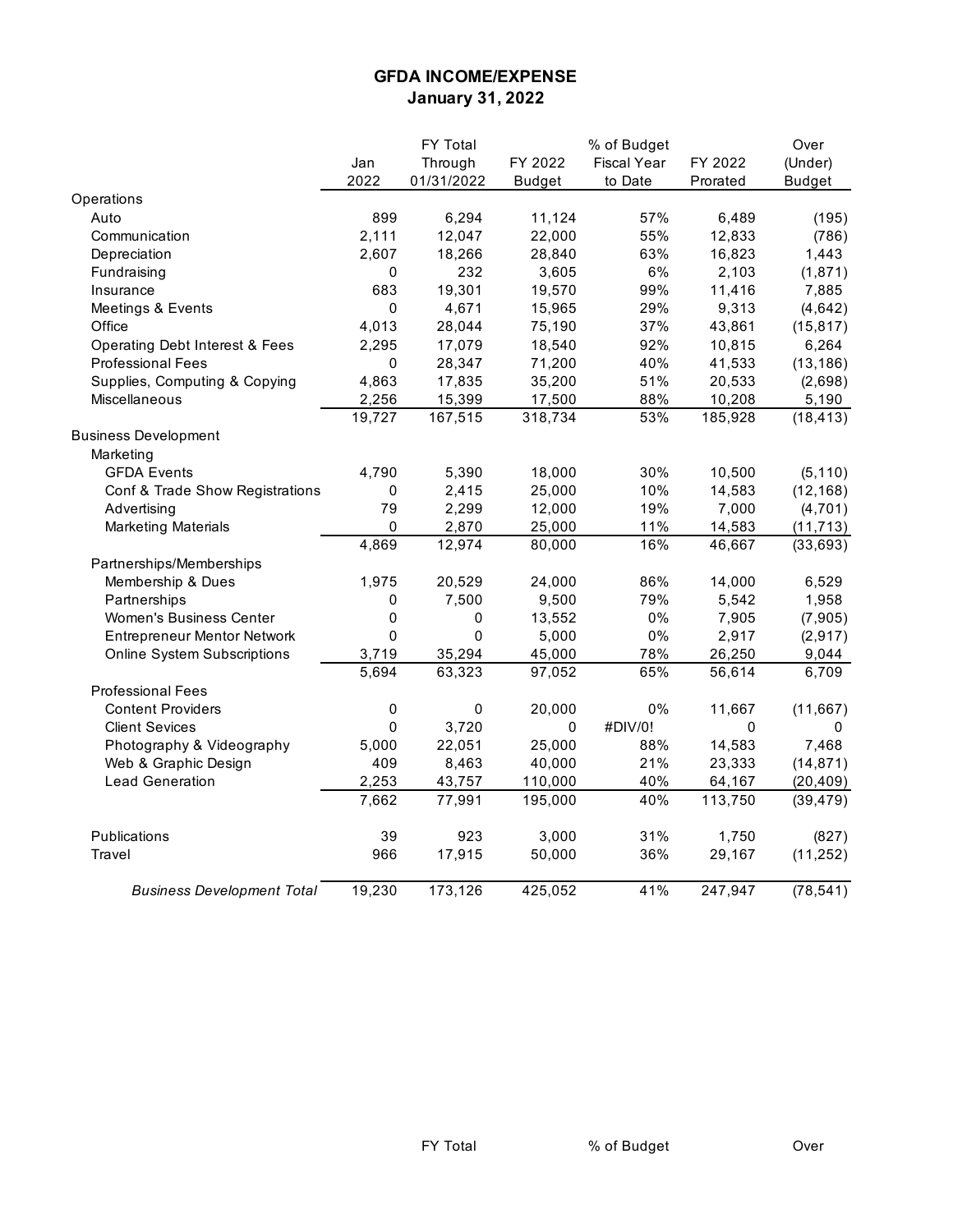## **GFDA INCOME/EXPENSE January 31, 2022**

|                                                                | Jan             | Through                 | FY 2022                  | <b>Fiscal Year</b> | FY 2022           | (Under)                |
|----------------------------------------------------------------|-----------------|-------------------------|--------------------------|--------------------|-------------------|------------------------|
|                                                                | 2022            | 01/31/2022              | <b>Budget</b>            | to Date            | Prorated          | <b>Budget</b>          |
| Lending                                                        |                 |                         |                          |                    |                   |                        |
| Allowance For Loan Losses                                      | $\mathbf 0$     | $\mathbf 0$             | 200,000                  | $0\%$              | $\mathbf 0$       | 0                      |
| Loan Capital Interest                                          | 3,334           | 21,964                  | 35,000                   | 63%                | 20,417            | 1,547                  |
| <b>Brownfield Loan Capital Grants</b>                          | 80,596          | 228,451                 | 188,000                  | 122%               | 228,451           | 0                      |
| Professional Fees & Misc.<br>Legal                             | 0               | 1,360                   | 12,000                   | 11%                | 7,000             | (5,640)                |
| Miscellaneous                                                  | 451             | 3,432                   | 6,000                    | 57%                | 3,500             | (68)                   |
| Online Loan Application System                                 | 0               | $\mathbf 0$             | 7,000                    | 0%                 | 4,083             | (4,083)                |
| <b>Brownfield RLF Engineering</b>                              | 0               | 0                       | 0                        | #DIV/0!            | 0                 | 0                      |
| <b>CDFI FA Application</b>                                     | 6,000           | 6,000                   | 12,000                   | 50%                | 7,000             | (1,000)                |
| <b>Update Lending Policies</b>                                 | 0               | 0                       | 15,000                   | 0%                 | 8,750             | (8, 750)               |
|                                                                | 6,451           | 10,792                  | 52,000                   | 21%                | 30,333            | (19, 542)              |
| <b>Lending Total</b>                                           | 90,380          | 261,206                 | 475,000                  | 55%                | 279,201           | (17, 995)              |
| Projects                                                       |                 |                         |                          |                    |                   |                        |
| AgriTech Park                                                  |                 |                         |                          |                    |                   |                        |
| <b>TIF Reimbursement</b>                                       | 167,637         | 167,637                 | 514,137                  | 33%                | 167,637           | 0                      |
| <b>Property Taxes</b>                                          | 4,358           | 38,449                  | 55,165                   | 70%                | 32,180            | 6,269                  |
| Interest on Powerline Loan                                     | 20              | 476                     | 1,700                    | 28%                | 992               | (515)                  |
| Legal                                                          | 3,640           | 15,651                  | 15,000                   | 104%               | 8,750             | 6,901                  |
| Appraisal                                                      | 0               | 22,500                  | 21,000                   | 107%               | 12,250            | 10,250                 |
| Engineering                                                    | 0               | 22,627                  | 10,000                   | 226%               | 5,833             | 16,794                 |
| <b>AgriTech Park Total</b>                                     | 175,655         | 267,340                 | 617,002                  | 43%                | 227,641           | 39,699                 |
| <b>Brownfield Assessment</b>                                   |                 |                         |                          |                    |                   |                        |
| 2020 Grant Engineering                                         | 10,016          | 54,303                  | 95,000                   | 57%                | 55,417            | (1, 113)               |
| <b>Grant Writing Consultant</b>                                | 0               | 0                       | 6,000                    | 0%                 | 3,500             | (3,500)                |
|                                                                | 10,016          | 54,303                  | 101,000                  | $\mathbf{1}$       | 58,917            | (4, 613)               |
| <b>Strategic Planning</b>                                      |                 |                         |                          |                    |                   |                        |
| <b>Housing Market Assessment</b>                               | 0               | 35,000                  | 40,000                   | 88%                | 23,333            | 11,667                 |
| <b>Childcare Market Assessment</b>                             | $\mathbf 0$     | 7,800                   | 10,000                   | 78%                | 5,833             | 1,967                  |
| Health/BioScience Strategy                                     | 0               | 25,000                  | 0                        | #DIV/0!            | 0                 | 0                      |
| COVID Industry Impact Report                                   | 7,905           | 7,905                   | 0                        | $0\%$              | 0                 | 0                      |
| <b>Strategic Planning</b>                                      | 0               | 30,000                  | 125,000                  | 24%                | 72,917            | (42, 917)              |
|                                                                | 7,905           | 105,705                 | 175,000                  | 60%                | 102,083           | (29, 283)              |
| <b>Talent Attraction</b>                                       |                 |                         |                          |                    |                   |                        |
| <b>Marketing Materials</b>                                     | 0               | 809                     | 15,000                   | $5\%$              | 8,750             | (7, 941)               |
| Website                                                        | 200             | 1,000                   | 15,000                   | 7%                 | 8,750             | (7, 750)               |
| Photography & Videography                                      | 0               | 0                       | 20,000                   | $0\%$              | 11,667            | (11, 667)              |
| Social Media Advertising                                       | 0               | 14,734                  | 36,000                   | 41%                | 21,000            | (6, 266)               |
| Livability Ads                                                 | 0               | 5,000<br>9,200          | 10,000                   | 50%                | 5,833<br>32,083   | (833)                  |
| Marketing/Social Media Firms<br>Miscellaneous                  | 2,800           | 351                     | 55,000<br>40,000         | 17%<br>$1\%$       |                   | (22, 883)              |
| <b>Talent Attraction Total</b>                                 | 0<br>3,000      | 31,094                  | 191,000                  | 16%                | 23,333<br>111,417 | (22, 982)<br>(80, 323) |
| Projects Total                                                 | 196,576         | 458,442                 | 1,084,002                | 42%                | 500,058           | (74, 521)              |
|                                                                |                 |                         |                          |                    |                   |                        |
| <b>Total Expense</b>                                           | 447,773         | 1,901,671               | 3,921,184                | 48%                | 2,157,198         | (292, 153)             |
| Net Income                                                     | (111, 203)      | 1,821,968               | 760,620                  | 240%               | 1,379,466         | 473,651                |
| Less Loan Capital Grants<br><b>Operating Surplus (Deficit)</b> | 0<br>(111, 203) | 1,990,460<br>(168, 492) | 1,990,550<br>(1,229,930) |                    |                   |                        |